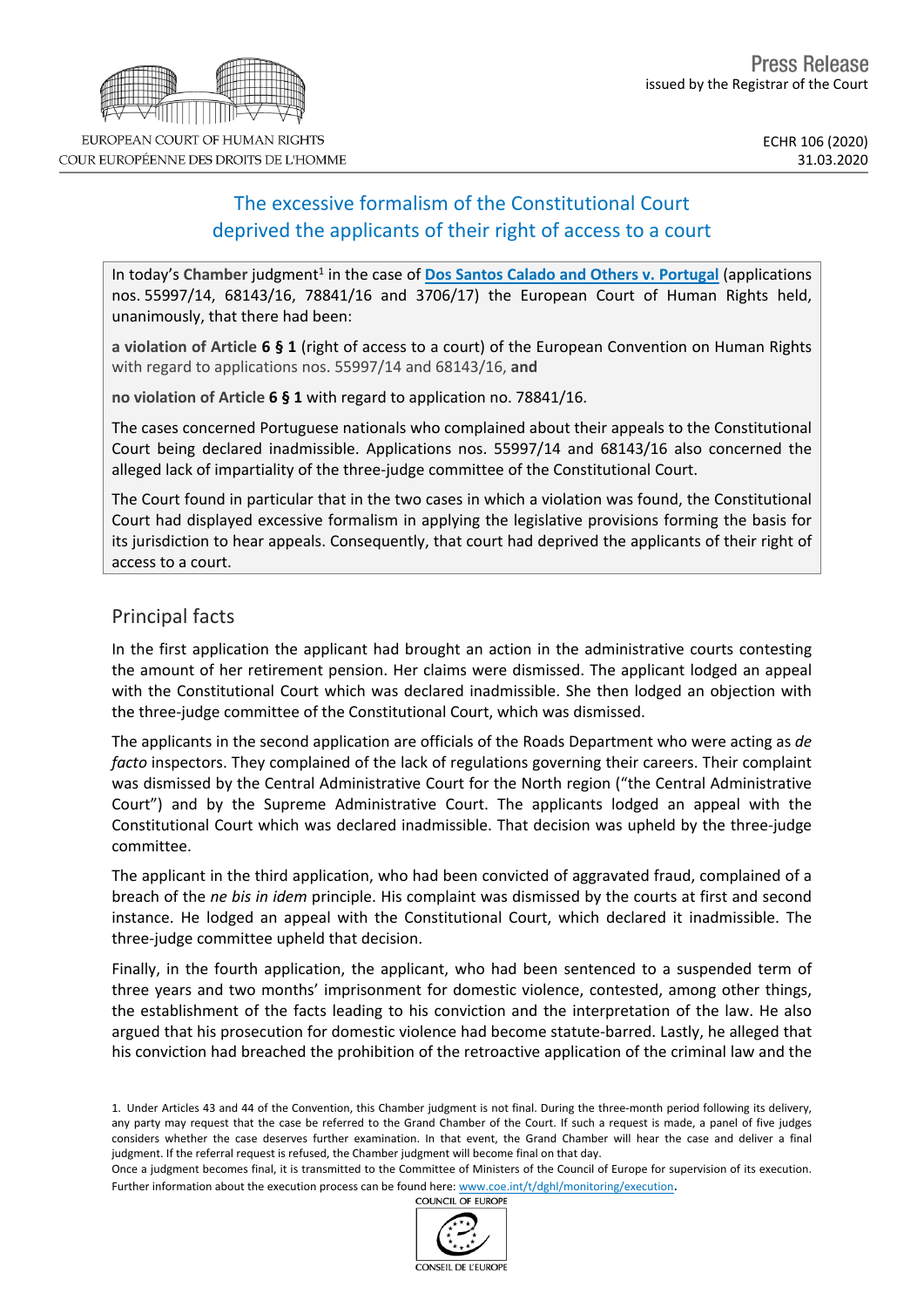presumption of innocence. The first and second-instance courts dismissed his complaints. He lodged an appeal with the Constitutional Court which was declared inadmissible. He did not submit an objection to the committee of three judges.

# Complaints, procedure and composition of the Court

Relying on Article 6 § 1 of the Convention, the applicants complained of an infringement of their right of access to a court. In the case of applications nos. 55997/14 and 68143/16, the applicants also alleged a violation of their right to a fair hearing.

The applications were lodged with the European Court of Human Rights on 6 August 2014, 2 November 2016, and 7 and 12 December 2016.

Judgment was given by a Chamber of seven judges, composed as follows:

Paul **Lemmens** (Belgium), *President*, Georgios A. **Serghides** (Cyprus), Paulo **Pinto de Albuquerque** (Portugal), Alena **Poláčková** (Slovakia), María **Elósegui** (Spain), Gilberto **Felici** (San Marino), Erik **Wennerström** (Sweden),

and also Milan **Blaško**, *Section Registrar.*

## Decision of the Court

### Article 6 § 1 (access to a court)

### *Application no. 55997/14 (Dos Santos Calado v. Portugal)*

The applicant had raised two issues in her appeal to the Constitutional Court; the first concerned the unconstitutionality of a legal rule while the second related to the unlawfulness of the rule in question. In both cases the applicant had relied on the same subsection of section 70(1) of the Institutional Law on the Constitutional Court ("the LOTC") forming the basis for the Constitutional Court's jurisdiction to hear appeals.

The Court noted that the Constitutional Court had declared inadmissible the part of the applicant's appeal relating to the unlawfulness of the legal rule, on the grounds that she had relied in her memorial on the incorrect subsection of the LOTC provision. The Court considered that the requirement to specify which subsection was being relied upon was lawful, as it was provided for by the same Law. Furthermore, it pursued the legitimate aim of ensuring respect for the rule of law and the proper administration of constitutional justice.

The Court therefore had to ascertain whether the restriction had been proportionate in the present case. It noted that the Constitutional Court had been able to identify the two grounds of appeal submitted by the applicant. The inadmissibility decision had thus been based solely on the drafting error, as the ground of appeal had been clear from the applicant's memorial and had been identified by the judges.

Consequently, and in accordance with its case-law, the Court held that the approach taken by the Constitutional Court had been excessively formalistic, having deprived the applicant of a remedy afforded by domestic law in respect of the matter at issue.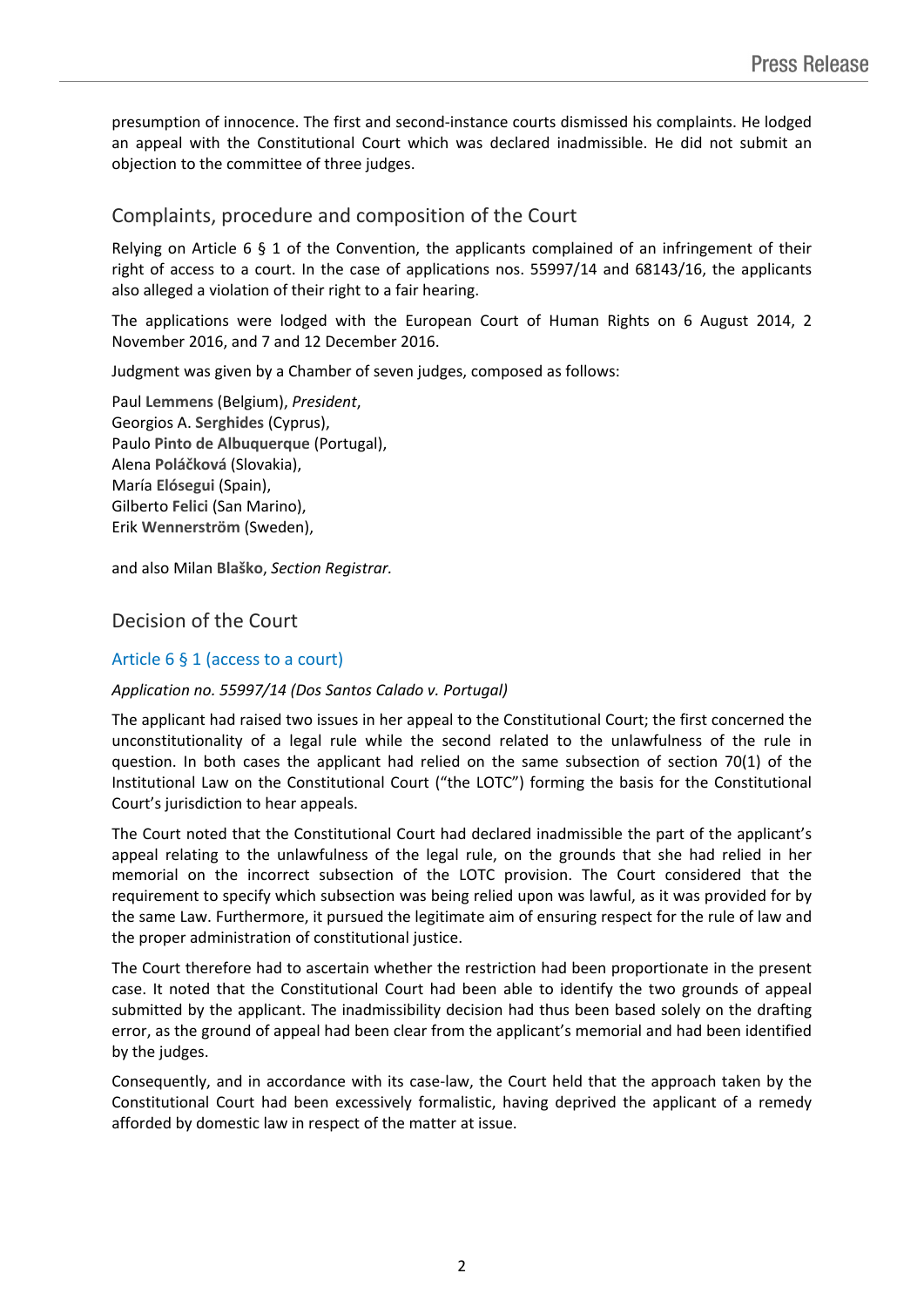In the alternative, the Court noted that the Constitutional Court could have requested the applicant to rectify the error, as provided for by the LOTC, given that the ground of appeal had been clear from her memorial.

There had therefore been a violation of Article 6 § 1 of the Convention.

#### *Application no. 68143/16 (Amador de Faria e Silva and Others v. Portugal)*

The Court noted at the outset that the reason cited for the Constitutional Court's inadmissibility decision had been the applicants' omission to raise the alleged issue of unconstitutionality during the proceedings before the Central Administrative Court.

While the Court acknowledged that this requirement reflected the fact that the Constitutional Court was solely a court of last instance, it nevertheless observed that the applicants had raised an issue of unconstitutionality in their submissions in reply to the Ministries, on account of the difference in treatment between officials in the autonomous regions of Madeira and the Azores and those on the mainland.

The Central Administrative Court had not considered this issue, and had drawn a distinction between different categories of officials rather than addressing the difference in treatment raised by the applicants between inspectors in mainland Portugal and those in the autonomous regions of Madeira and the Azores.

The Court also observed that the Constitutional Court had held that the applicants should have been able to anticipate the decision of the Central Administrative Court, since the issue of unconstitutionality raised by them had been the subject of a recent Supreme Court judgment.

However, the Court noted that this case had not concerned the applicants and that the judgment had been given some months before the first judgment which had found in their favour, and which had made no distinction between different categories of officials. Hence, the applicants might well have been surprised by the decision of the Central Administrative Court.

Consequently, the Court held that the Constitutional Court had displayed excessive formalism and that there had been a violation of Article 6 § 1 of the Convention.

#### *Application no. 78841/16 (Antunes Cardoso)*

The Court noted that the applicant had not raised a plea of unconstitutionality based on the interpretation of a legal rule, and that his appeal had therefore fallen outside the jurisdiction of the Constitutional Court.

The Court accepted that, given the specific features of the Constitutional Court, more stringent admissibility requirements might apply. Hence, for the interpretation of a rule to be open to constitutional review, it had to be formulated in quite general and abstract terms.

In the present case the breach of the *ne bis in idem* principle alleged by the applicant related to the application of that principle by the first and second-instance courts to the acts of which he was accused.

Consequently, no rule-based criterion within the meaning of the Constitutional Court's case-law had been at issue. There had thus been no violation of Article 6 § 1.

### Article 6 § 1 (lack of impartiality of the three-judge committee of the Constitutional Court)

The applicants in applications nos. 55997/14 and 68143/16 complained that this committee had lacked impartiality owing to the presence of the judge who had given the impugned inadmissibility decision, who had also been the judge rapporteur. The applicants therefore called into question the objective impartiality of the three-judge committee that had ruled on the admissibility of their constitutional appeals.